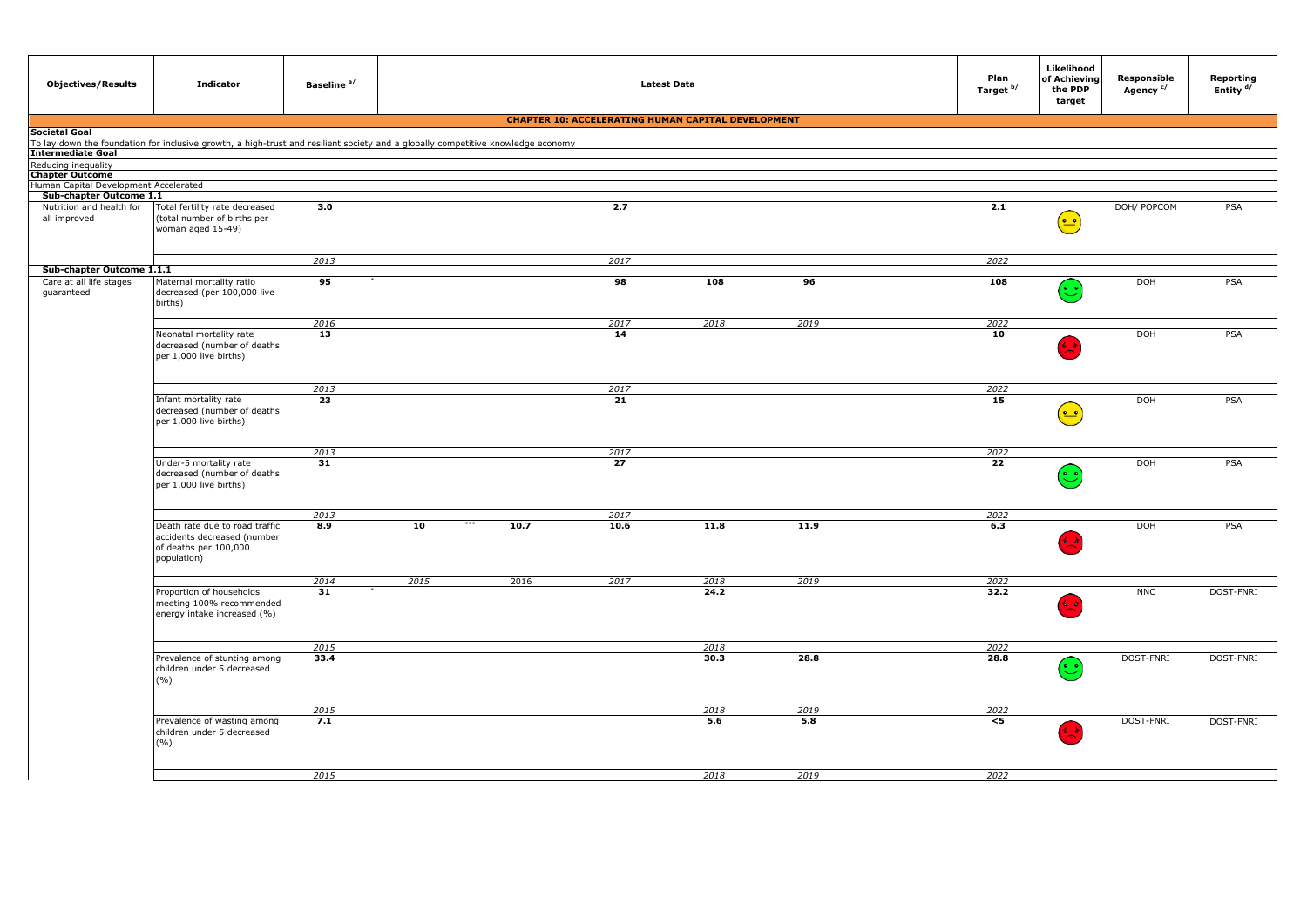| <b>Objectives/Results</b>                                                               | <b>Indicator</b>                                                                                                               | Baseline <sup>a/</sup> |                                                                                                                    |                                                           | <b>Latest Data</b> |           | Plan<br>Target b/    | Likelihood<br>of Achieving<br>the PDP<br>target                                                                                                                                                                                                                  | Responsible<br>Agency <sup>c/</sup> | Reporting<br>Entity <sup>d/</sup> |
|-----------------------------------------------------------------------------------------|--------------------------------------------------------------------------------------------------------------------------------|------------------------|--------------------------------------------------------------------------------------------------------------------|-----------------------------------------------------------|--------------------|-----------|----------------------|------------------------------------------------------------------------------------------------------------------------------------------------------------------------------------------------------------------------------------------------------------------|-------------------------------------|-----------------------------------|
|                                                                                         |                                                                                                                                |                        |                                                                                                                    | <b>CHAPTER 10: ACCELERATING HUMAN CAPITAL DEVELOPMENT</b> |                    |           |                      |                                                                                                                                                                                                                                                                  |                                     |                                   |
|                                                                                         | Prevalence of overweight<br>among children under 5<br>decreased (%)                                                            | 3.9                    |                                                                                                                    |                                                           | 4.0                | 2.9       | $\overline{\leq}3.9$ | ಀ                                                                                                                                                                                                                                                                | DOST-FNRI                           | DOST-FNRI                         |
|                                                                                         |                                                                                                                                | 2015                   |                                                                                                                    |                                                           | 2018               | 2019      | 2022                 |                                                                                                                                                                                                                                                                  |                                     |                                   |
|                                                                                         | Adolescent birth rate (aged<br>15-19 years) decreased<br>(number of births per 1,000<br>women in that age group)               | 57.1                   |                                                                                                                    | 47.0                                                      |                    |           | 40.0                 | $(\ddot{\mathbb{C}}% ,\dagger ,\frac{\partial }{\partial \mathbb{C}}% ,\dagger ,\frac{\partial }{\partial \mathbb{C}}% ,\dagger ,\frac{\partial }{\partial \mathbb{C}}% ,\mathbb{C}}% ,\mathbb{C}}% ,\mathbb{C}}% ,\mathbb{C}}% ,\mathbb{C}}% ,\mathbb{C}}angle$ | DOH/ POPCOM                         | PSA                               |
|                                                                                         |                                                                                                                                | 2013                   |                                                                                                                    | 2017                                                      |                    |           | 2022                 |                                                                                                                                                                                                                                                                  |                                     |                                   |
|                                                                                         | Tuberculosis incidence<br>decreased (per 100,000<br>population)                                                                | 434                    | 554                                                                                                                | 554                                                       | 554                | 554.0     | 510                  | $\ddot{\cdot}$                                                                                                                                                                                                                                                   | <b>DOH</b>                          | <b>DOH</b>                        |
|                                                                                         |                                                                                                                                | 2016                   | 2016                                                                                                               | 2017                                                      | 2018               | 2019      | 2022                 |                                                                                                                                                                                                                                                                  |                                     |                                   |
| Sub-chapter Outcome 1.1.2                                                               |                                                                                                                                |                        |                                                                                                                    |                                                           |                    |           |                      |                                                                                                                                                                                                                                                                  |                                     |                                   |
| service delivery networks<br>ensured                                                    | Access through functional Proportion of births attended<br>by skilled health personnel<br>increased (%)                        | 73.0                   |                                                                                                                    | 84.4                                                      |                    |           | 99.0                 | $(\ddot{\mathbin{\smash\cdot}})$                                                                                                                                                                                                                                 | DOH                                 | PSA                               |
|                                                                                         |                                                                                                                                | 2013                   |                                                                                                                    | 2017                                                      |                    |           | 2022                 |                                                                                                                                                                                                                                                                  |                                     |                                   |
|                                                                                         | Proportion of women of<br>reproductive age (15-49<br>years old) with unmet need<br>for modern family planning<br>decreased (%) | 35.0                   |                                                                                                                    | 30.6                                                      |                    |           | $<$ 5                |                                                                                                                                                                                                                                                                  | DOH/ POPCOM                         | PSA                               |
|                                                                                         |                                                                                                                                | 2013                   |                                                                                                                    | 2017                                                      |                    |           | 2022                 |                                                                                                                                                                                                                                                                  |                                     |                                   |
|                                                                                         | Modern contraceptive<br>prevalence rate increased<br>(%)                                                                       | 37.6                   |                                                                                                                    | 40.4                                                      |                    |           | 65.0                 |                                                                                                                                                                                                                                                                  | DOH/ POPCOM                         | PSA                               |
|                                                                                         |                                                                                                                                | 2013                   |                                                                                                                    | 2017                                                      |                    |           | 2022                 |                                                                                                                                                                                                                                                                  |                                     |                                   |
| Sub-chapter Outcome 1.1.3                                                               |                                                                                                                                |                        |                                                                                                                    |                                                           |                    |           |                      |                                                                                                                                                                                                                                                                  |                                     |                                   |
| Sub-chapter Outcome 1.2                                                                 |                                                                                                                                |                        |                                                                                                                    |                                                           |                    |           |                      |                                                                                                                                                                                                                                                                  |                                     |                                   |
| Lifelong learning<br>opportunities for all<br>ensured                                   | Mean years of schooling<br>increased e/                                                                                        | 8.9                    | 9.3                                                                                                                | 9.4                                                       | 9.4                | 9.4       | 11.30                |                                                                                                                                                                                                                                                                  | Human<br>Development<br>Network     | Human<br>Development<br>Network   |
|                                                                                         |                                                                                                                                | 2014                   | 2016                                                                                                               | 2017                                                      | 2018               | 2019      | 2022                 |                                                                                                                                                                                                                                                                  |                                     |                                   |
| Sub-chapter Outcome 1.2.1                                                               |                                                                                                                                |                        |                                                                                                                    |                                                           |                    |           |                      |                                                                                                                                                                                                                                                                  |                                     |                                   |
| Quality, accessible,<br>relevant, and liberating<br>basic education for all<br>achieved | Kinder                                                                                                                         | 63.00                  | Proportion of school-aged population participating in basic education (Net Enrollment Rate) increased (%)<br>65.95 | 83.70                                                     | 76.45              | 63.43     | 95.00                |                                                                                                                                                                                                                                                                  | DepEd                               | DepEd                             |
|                                                                                         |                                                                                                                                | 2015                   | 2016-2017                                                                                                          | 2017-2018                                                 | 2018-2019          | 2019-2020 | 2022                 |                                                                                                                                                                                                                                                                  |                                     |                                   |
|                                                                                         | Elementary                                                                                                                     | 94.00                  | 95.15                                                                                                              | 94.19                                                     | 94.05              | 93.96     | 97.00                |                                                                                                                                                                                                                                                                  | DepEd                               | DepEd                             |
|                                                                                         |                                                                                                                                | 2015                   | 2016-2017                                                                                                          | 2017-2018                                                 | 2018-2019          | 2019-2020 | 2022                 |                                                                                                                                                                                                                                                                  |                                     |                                   |
|                                                                                         | Junior High School                                                                                                             | 83.00                  | 74.19                                                                                                              | 75.99                                                     | 81.41              | 82.89     | 92.00                |                                                                                                                                                                                                                                                                  | DepEd                               | DepEd                             |
|                                                                                         |                                                                                                                                | 2015                   | 2016-2017                                                                                                          | 2017-2018                                                 | 2018-2019          | 2019-2020 | 2022                 |                                                                                                                                                                                                                                                                  |                                     |                                   |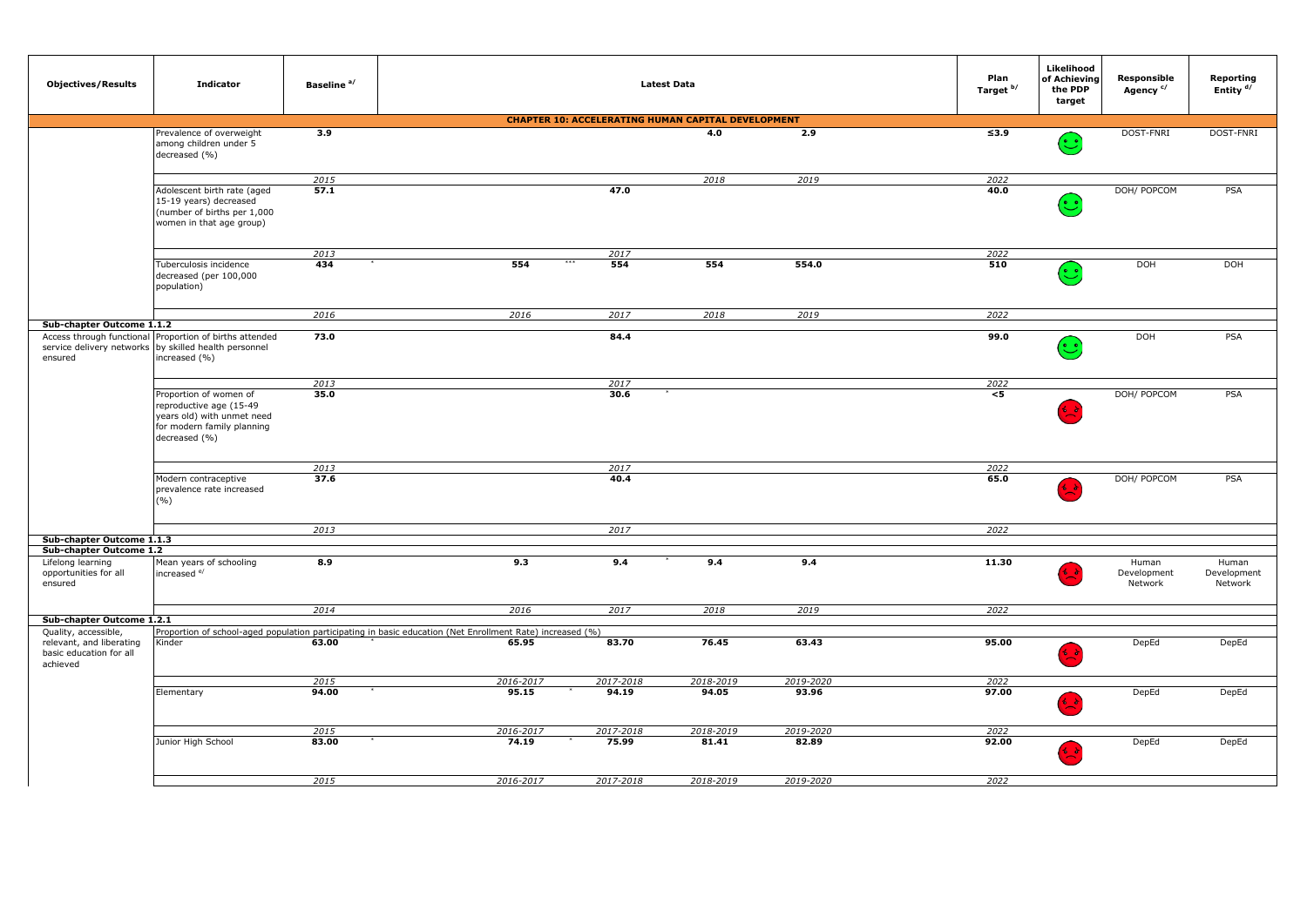| <b>Objectives/Results</b>                                                                                                      | <b>Indicator</b>                                                                                                                                                    | Baseline <sup>a/</sup> |                                                                                       |                                                           | <b>Latest Data</b> |              |      | Plan<br>Target b/ | Likelihood<br>of Achieving<br>the PDP<br>target                       | Responsible<br>Agency <sup>c/</sup> | Reporting<br>Entity <sup>d/</sup> |
|--------------------------------------------------------------------------------------------------------------------------------|---------------------------------------------------------------------------------------------------------------------------------------------------------------------|------------------------|---------------------------------------------------------------------------------------|-----------------------------------------------------------|--------------------|--------------|------|-------------------|-----------------------------------------------------------------------|-------------------------------------|-----------------------------------|
|                                                                                                                                |                                                                                                                                                                     |                        |                                                                                       | <b>CHAPTER 10: ACCELERATING HUMAN CAPITAL DEVELOPMENT</b> |                    |              |      |                   |                                                                       |                                     |                                   |
|                                                                                                                                |                                                                                                                                                                     |                        | Proportion of learners completing levels of education (Completion Rate) increased (%) |                                                           |                    |              |      |                   |                                                                       |                                     |                                   |
|                                                                                                                                | Elementary                                                                                                                                                          | 83.43                  | 93.06                                                                                 | 92.41                                                     | 92.41              | 96.56        |      | 90                | $(\odot)$                                                             | DepEd                               | DepEd                             |
|                                                                                                                                |                                                                                                                                                                     | 2015                   | 2016-2017                                                                             | 2017-2018                                                 | 2018-2019          | 2019-2020    |      | 2022              |                                                                       |                                     |                                   |
|                                                                                                                                | Junior High School                                                                                                                                                  | 73.97                  | 80.91                                                                                 | 84.32                                                     | 84.32              | 85.75        |      | 78.48             | $\left(\begin{smallmatrix}\bullet\end{smallmatrix}\right)$            | DepEd                               | DepEd                             |
| Sub-chapter Outcome 1.2.2                                                                                                      |                                                                                                                                                                     | 2015                   | 2016-2017                                                                             | 2017-2018                                                 | 2018-2019          | 2019-2020    |      | 2022              |                                                                       |                                     |                                   |
| Quality of higher<br>education and technical<br>education and research<br>for equity and global<br>competitiveness<br>improved | Government expenditure for<br>higher education research,<br>development, and innovation<br>as a percentage of GDP<br>increased (%)                                  | 0.17                   |                                                                                       | 0.10                                                      | 0.10               | 0.10         |      | 0.50              | 分支                                                                    | CHED                                | CHED                              |
|                                                                                                                                |                                                                                                                                                                     |                        |                                                                                       |                                                           |                    |              |      |                   |                                                                       |                                     |                                   |
|                                                                                                                                | Certification rate of TVET                                                                                                                                          | 2015<br>91.3           |                                                                                       | 2017<br>93.2                                              | 2018<br>92.4       | 2019<br>94.3 | 93.7 | 2022<br>92        |                                                                       | <b>TESDA</b>                        | <b>TESDA</b>                      |
|                                                                                                                                | graduates (15-24 years<br>old) increased $(\%)$ ) $\frac{f}{f}$                                                                                                     |                        |                                                                                       |                                                           |                    |              |      |                   | $(\ddot{\mathbin{\raisebox{1.5pt}{.}}\mathbin{\raisebox{1.5pt}{.}}})$ |                                     |                                   |
|                                                                                                                                |                                                                                                                                                                     | 2016                   |                                                                                       | 2017                                                      | 2018               | 2019         | 2020 | 2022              |                                                                       |                                     |                                   |
|                                                                                                                                | <b>Aggregate Outputs</b>                                                                                                                                            |                        |                                                                                       |                                                           |                    |              |      |                   |                                                                       |                                     |                                   |
|                                                                                                                                | Percentage of students<br>awarded scholarships, grants,<br>and other financial assistance<br>increased (%)                                                          | 5                      |                                                                                       | 17                                                        | 49                 | 60           | 55   | 10                | $\left(\begin{smallmatrix}\bullet\end{smallmatrix}\right)$            | CHED                                | CHED                              |
|                                                                                                                                |                                                                                                                                                                     | 2015                   |                                                                                       | 2017                                                      | 2018               | 2019         | 2020 | 2022              |                                                                       |                                     |                                   |
|                                                                                                                                | Percentage of tertiary<br>graduates in science,<br>engineering, manufacturing<br>and construction increased<br>(%)                                                  | 26                     |                                                                                       | 35                                                        | 37                 | 38           | 42   | 40                | $(\cdot)$                                                             | CHED                                | CHED                              |
|                                                                                                                                |                                                                                                                                                                     | 2015                   |                                                                                       | 2017                                                      | 2018               | 2019         | 2020 | 2022              |                                                                       |                                     |                                   |
|                                                                                                                                | Percentage of Expanded<br><b>Tertiary Education</b><br>Equivalency and Accreditation<br>Program graduates increased<br>(%)                                          | 50                     |                                                                                       | 67                                                        | 61                 | 49           | 64   | 60                | ဴ                                                                     | CHED                                | CHED                              |
|                                                                                                                                |                                                                                                                                                                     | 2015                   |                                                                                       | 2017                                                      | 2018               | 2019         | 2020 | 2022              |                                                                       |                                     |                                   |
|                                                                                                                                | Number of curricula and<br>programs developed/revised<br>based on multi-disciplinal<br>platforms that foster 21st<br>century competencies<br>increased (cumulative) | $\overline{72}$        |                                                                                       | 74                                                        | 98                 | 102          |      | 100               | ಲ                                                                     | CHED                                | CHED                              |
|                                                                                                                                |                                                                                                                                                                     | 2015                   |                                                                                       | 2017                                                      | 2018               | 2019         |      | 2022              |                                                                       |                                     |                                   |
|                                                                                                                                | Number of patents, licenses,<br>and royalties issued to HEIs<br>increased (cumulative)                                                                              | 231                    |                                                                                       | 290                                                       | 714                |              |      | 500               | $(\ddot{\mathbin{\odot}}$                                             | CHED                                | CHED                              |
|                                                                                                                                |                                                                                                                                                                     | 2015                   |                                                                                       | 2017                                                      | 2018               |              |      | 2022              |                                                                       |                                     |                                   |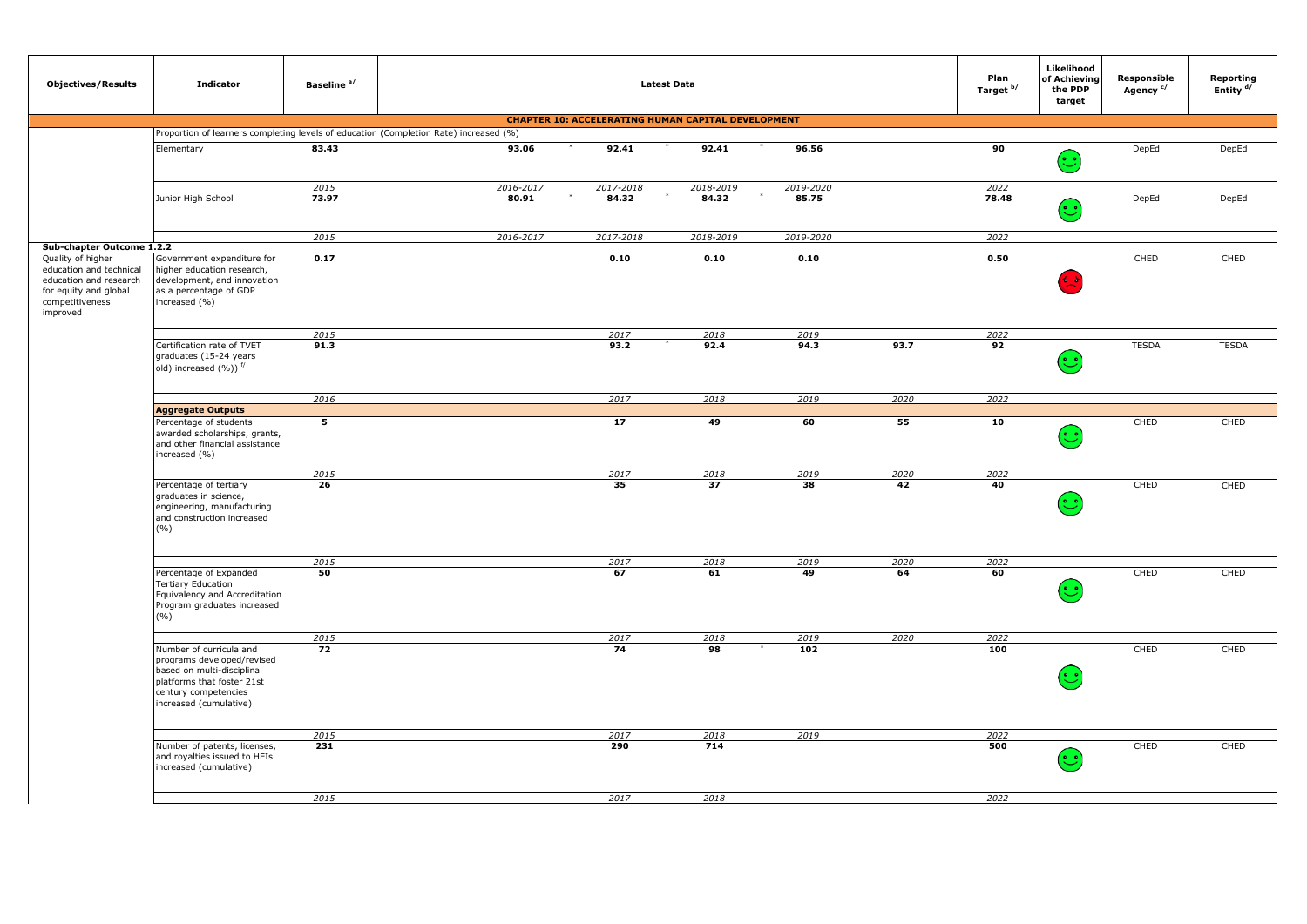| <b>Objectives/Results</b>                           | <b>Indicator</b>                                                                                                      | Baseline <sup>a/</sup> |      |                                                           | <b>Latest Data</b> |              |                | Plan<br>Target b/ | Likelihood<br>of Achieving<br>the PDP<br>target                                     | Responsible<br>Agency <sup>c/</sup> | Reporting<br>Entity <sup>d/</sup> |
|-----------------------------------------------------|-----------------------------------------------------------------------------------------------------------------------|------------------------|------|-----------------------------------------------------------|--------------------|--------------|----------------|-------------------|-------------------------------------------------------------------------------------|-------------------------------------|-----------------------------------|
|                                                     |                                                                                                                       |                        |      | <b>CHAPTER 10: ACCELERATING HUMAN CAPITAL DEVELOPMENT</b> |                    |              |                |                   |                                                                                     |                                     |                                   |
|                                                     | Number of innovation hubs<br>established within HEIs<br>increased (cumulative)                                        | 81                     |      | 71                                                        | 71                 | 84           | 84             | 150               | 纪录                                                                                  | CHED                                | CHED                              |
|                                                     |                                                                                                                       | 2015                   |      | 2017                                                      | 2018               | 2019         | 2020           | 2022              |                                                                                     |                                     |                                   |
|                                                     | Number of HEIs engaged in<br>local and global partnerships<br>and collaborations increased<br>(cumulative)            | 44                     |      | 54                                                        | 75                 | 94           | 97             | 100               | $(\ddot{\mathbin{\odot}}$                                                           | CHED                                | CHED                              |
|                                                     |                                                                                                                       | 2015                   |      | 2017                                                      | 2018               | 2019         | 2020           | 2022              |                                                                                     |                                     |                                   |
| Sub-chapter Outcome 1.3                             |                                                                                                                       |                        |      |                                                           |                    |              |                |                   |                                                                                     |                                     |                                   |
| Income-earning ability<br>increased                 | <b>Aggregate Outputs</b><br>Special Program for<br><b>Employment of Students</b><br>(SPES)                            | 213,912                |      | 195,380                                                   | 169,065            | 123,351      | 40,204         | 983,535           | $(\textcolor{red}{\bullet}\textcolor{blue}{\bullet}$                                | <b>DOLE</b>                         | <b>DOLE</b>                       |
|                                                     |                                                                                                                       | 2016                   |      | 2017                                                      | 2018               | 2019         | 2020           | 2022              |                                                                                     |                                     |                                   |
|                                                     | Government Internship<br>Program (GIP)                                                                                | 43,035                 |      | 17,098                                                    | 17,999             | 45,121       | 22,788         | 90,162            | $(\ddot{\mathbin{\smash\cdot}})$                                                    | <b>DOLE</b>                         | <b>DOLE</b>                       |
|                                                     |                                                                                                                       | 2016                   |      | 2017                                                      | 2018               | 2019         | 2020           | 2022              |                                                                                     |                                     |                                   |
|                                                     | Jobstart                                                                                                              | 3,398                  |      | 7,803                                                     | 1,810              | 1,673        |                | 25,200            | $(\stackrel{\scriptscriptstyle\bullet}{=}\stackrel{\scriptscriptstyle\bullet}{=}\,$ | <b>DOLE</b>                         | <b>DOLE</b>                       |
|                                                     |                                                                                                                       | 2016                   |      | 2017                                                      | 2018               | 2019         |                | 2022              |                                                                                     |                                     |                                   |
| Sub-chapter Outcome 1.3.1<br>Employability improved | Percentage of discouraged<br>workers decreased (%)                                                                    | 12.5                   |      | 11.6                                                      | 11.5               | 22.58        |                | 11.00             |                                                                                     | <b>DOLE</b>                         | <b>DOLE</b>                       |
|                                                     |                                                                                                                       |                        |      |                                                           |                    |              |                |                   |                                                                                     |                                     |                                   |
|                                                     | Labor force<br>participation rate of women<br>increased (%)                                                           | 2014<br>50.1           | 49.3 | 2017<br>46.2                                              | 2018<br>46.6       | 2019<br>47.6 | 45.9           | 2022<br>48.5-50.5 | ረሪ                                                                                  | <b>DOLE</b>                         | PSA                               |
|                                                     |                                                                                                                       | 2015                   | 2016 | 2017                                                      | 2018               | 2019         | 2020           | 2022              |                                                                                     |                                     |                                   |
|                                                     | <b>Aggregate Outputs</b>                                                                                              |                        |      |                                                           |                    |              |                |                   |                                                                                     |                                     |                                   |
|                                                     | Number of higher education<br>policies formulated to<br>produce work-ready higher<br>education graduates<br>increased | 10                     |      | $\overline{1}$                                            | $\overline{7}$     | 4            | $\overline{a}$ | 60                | 省音                                                                                  | CHED                                | CHED                              |
|                                                     |                                                                                                                       |                        |      | 2017                                                      |                    | 2019         | 2020           | 2022              |                                                                                     |                                     |                                   |
|                                                     | Jobseekers referred for<br>placement through the Public<br><b>Employment Service</b>                                  | 2016<br>2,381,772      |      | 2,329,621                                                 | 2018<br>2,330,936  | 2,429,818    | 1,603,069      | 10,027,350        | $(\cdot)$                                                                           | <b>DOLE</b>                         | <b>DOLE</b>                       |
|                                                     |                                                                                                                       | 2016                   |      | 2017                                                      | 2018               | 2019         | 2020           | 2022              |                                                                                     |                                     |                                   |
|                                                     | Individuals reached through<br>the Labor Market Information                                                           | 3,229,806              |      | 4,188,172                                                 | 4,184,649          | 4,026,416    | 2,259,362      | 14,365,824        | $(\ddot{\mathbin{\smash\cdot}})$                                                    | <b>DOLE</b>                         | <b>DOLE</b>                       |
|                                                     |                                                                                                                       | 2016                   |      | 2017                                                      | 2018               | 2019         | 2020           | 2022              |                                                                                     |                                     |                                   |